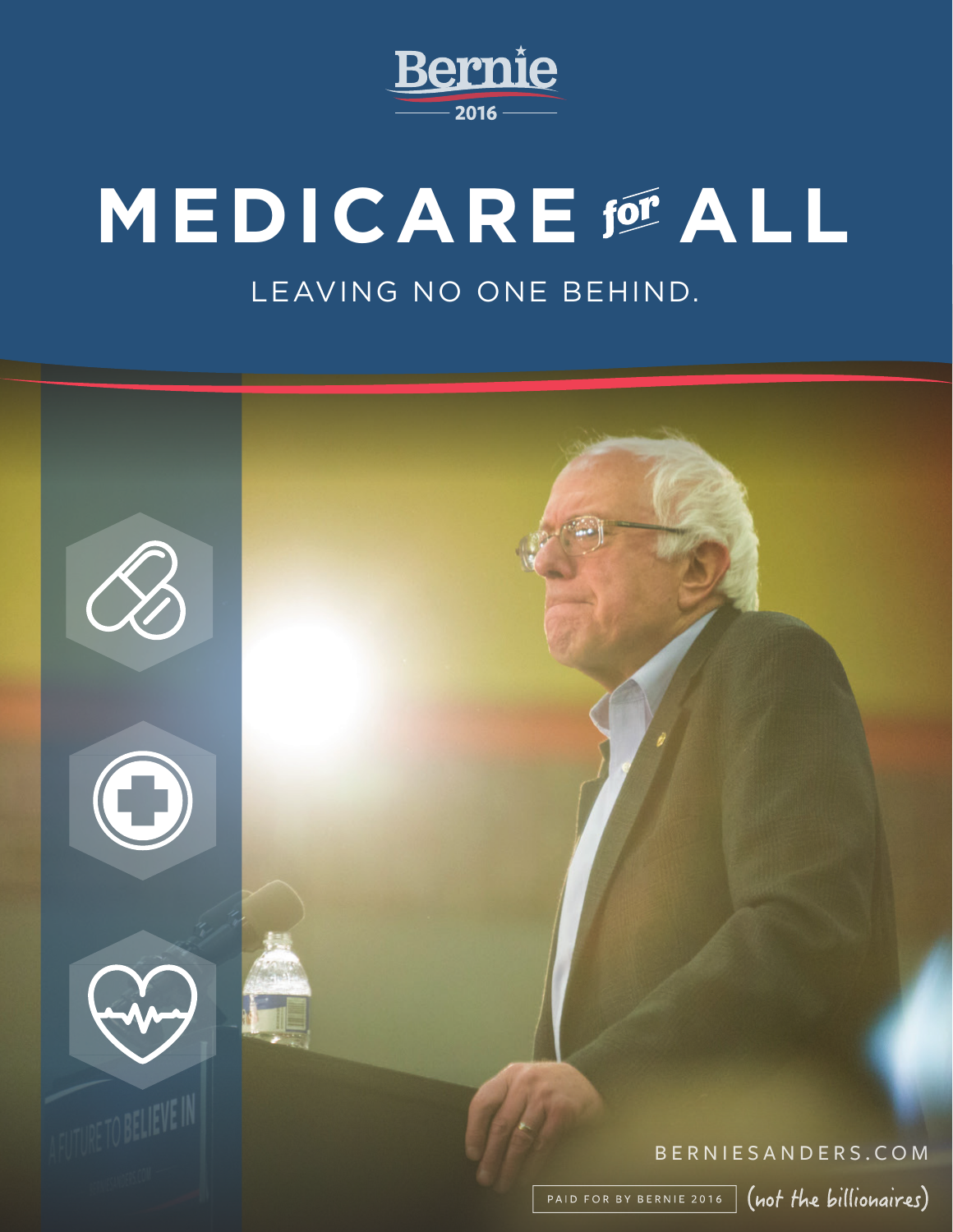

### Medicare for All: Leaving No One Behind

It has been the goal of Democrats since Franklin D. Roosevelt to create a universal health care system guaranteeing health care to all people. Every other major industrialized nation has done so. It is time for this country to join themand fulfill the legacy of Franklin D. Roosevelt, Harry Truman, Lyndon B. Johnson and other great Democrats.

The Affordable Care Act was a critically important step towards the goal of universal health care. Thanks to the ACA, more than 17 million Americans have gained health insurance. Millions of low-income Americans have coverage through expanded eligibility for Medicaid that now exists in 31 states. Young adults can stay on their parents' health plans until they're 26. All Americans can benefit from increased protections against lifetime coverage limits and exclusion from coverage because of pre-existing conditions. Bernie was on the U.S. Senate committee that helped write the ACA.

But as we move forward, we must build upon the success of the ACA to achieve the goal of universal health care. Twenty-nine million Americans today still do not have health insurance and millions more are underinsured and cannot afford the high copayments and deductibles charged by private health insurance companies that put profits before people.

The U.S. spends more on health care per person, and as a percentage of gross domestic product, than any other advanced nation in the world, including Australia, Canada, Denmark, France, Germany, Japan, New Zealand and the United Kingdom. But all that money has not made Americans healthier than the rest of the world. Quite simply, in our high-priced health care system that leaves millions overlooked, we spend more yet end up with less.

Other industrialized nations are making the morally principled and financially responsible decision to provide universal health care to all of their people—and they do so while saving money by keeping people healthier. Those who say this goal is unachievable are selling the American people short.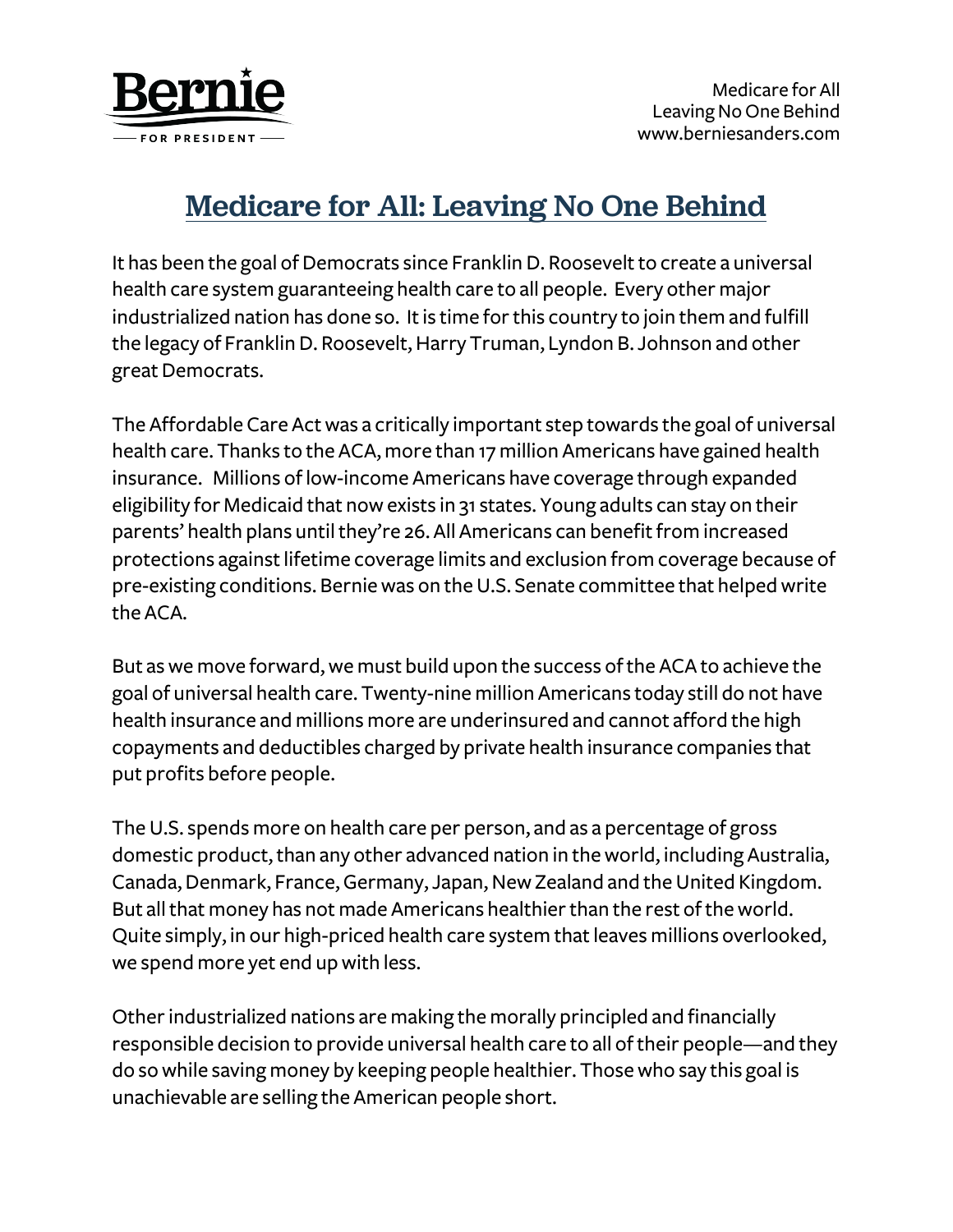Americans need a health care system that works for patients and providers. We need to focus our federal investments on training the health care providers. We need to ensure a strong health care workforce in all communities now and in the future. We need to build on the strength of the 50 years of success of the Medicare program. We need a health care system that significantly reduces overhead, administrative costs and complexity. We need a system where all people can get the care they need to maintain and improve their health when they need it regardless of income, age or socioeconomic status. We need a system that works not just for millionaires and billionaires, but for all of us.

Under Bernie's plan, Americans will benefit from the freedom and security that comes with finally separating health insurance from employment. That freedom would not only help the American people live happier, healthier and more fulfilling lives, but it would also promote innovation and entrepreneurship in every sector of the economy. People would be able to start new businesses, stay home with their children or leave jobs they don't like knowing that they would still have health care coverage for themselves and their families. Employers could be free to focus on running their business rather than spending countless hours figuring out how to provide health insurance to their employees. Working Americans wouldn't have to choose between bargaining for higher wages or better health insurance. Parents wouldn't have to worry about how to provide health insurance to their children. Americans would no longer have to fear losing their health insurance if they lose their job, change employment or go part-time. Seniors and people with serious or chronic illnesses could afford the medications necessary to keep them healthy without worry of financial ruin. Millions of people will no longer have to choose between health care and other necessities like food, heat and shelter, and will have access to services that may have been out of reach, like dental care or long-term care.

Simply put, Bernie's plan will provide all Americans with the sense of freedom and peace of mind that comes from knowing you always have access to the health care you need.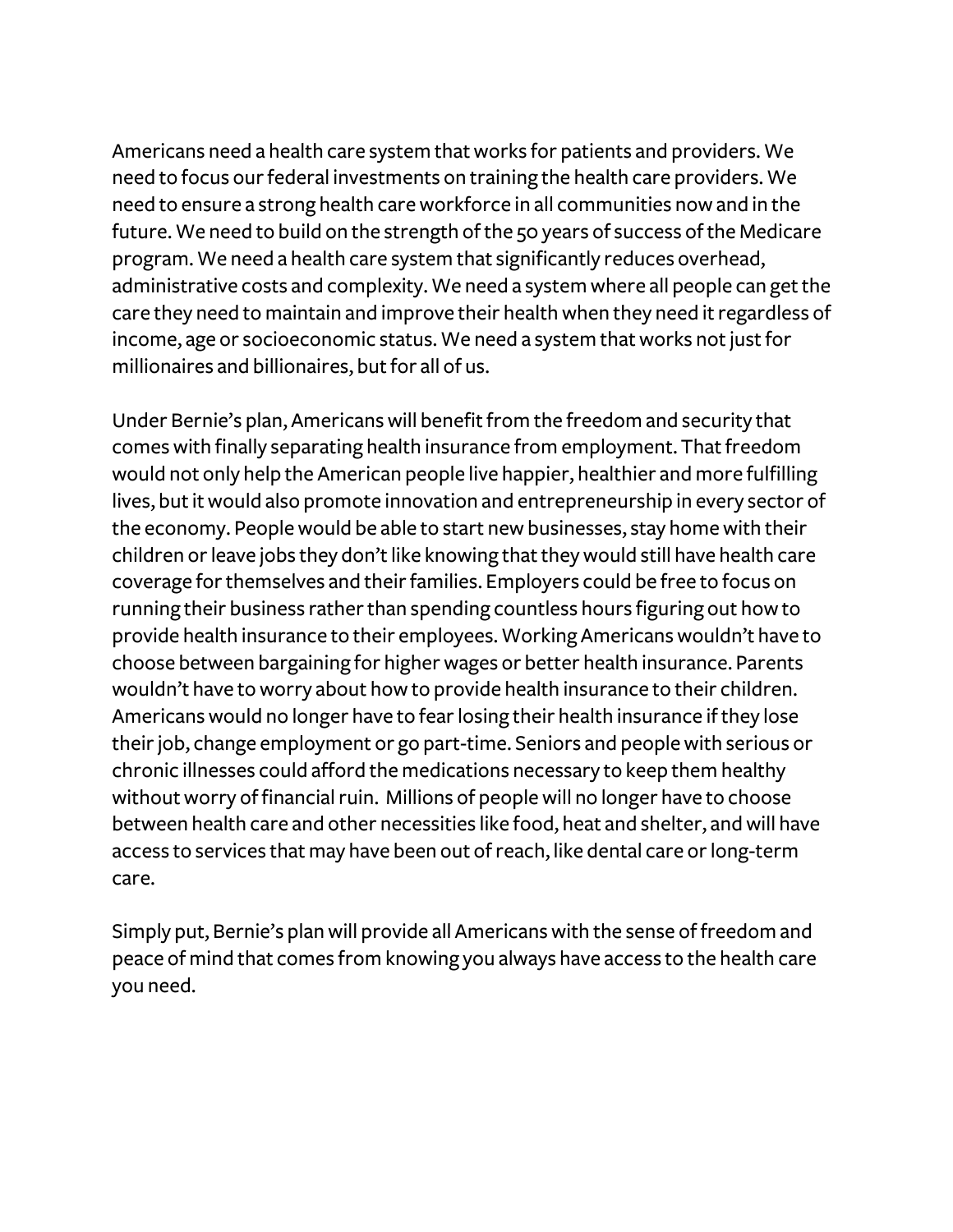### The Plan

#### **BETTER COVERAGE**

Bernie's plan would create a federally administered single-payer health care program. Universal single-payer health care means comprehensive coverage for all Americans. Bernie's plan will cover the entire continuum of health care, from inpatient to outpatient care; preventive to emergency care; primary care to specialty care, including long-term and palliative care; vision, hearing and oral health care; mental health and substance abuse services; as well as prescription medications, medical equipment, supplies, diagnostics and treatments. Patients will be able to choose a health care provider without worrying about whether that provider is in-network and will be able to get the care they need without having to read any fine print or trying to figure out how they can afford the out-of-pocket costs.

### **WHAT IT MEANS FOR PATIENTS**

As a patient, all you need to do is go to the doctor and show your insurance card. Bernie's plan means no more copays, no more deductibles and no more fighting with insurance companies when they fail to pay for charges.

### **GETTING HEALTH CARE SPENDING UNDER CONTROL**

We outspend all other countries on the planet and our medical spending continues to grow faster than the rate of inflation. Creating a single, public insurance system will go a long way towards getting health care spending under control. The United States has thousands of different health insurance plans, all of which set different reimbursement rates across different networks for providers and procedures resulting in high administrative costs. Two patients with the same condition may get very different care depending on where they live, the health insurance they have and what their insurance covers. A patient may pay different amounts for the same prescription depending solely on where the prescription is filled. Health care providers and patients must navigate this complex and bewildering system wasting precious time and resources.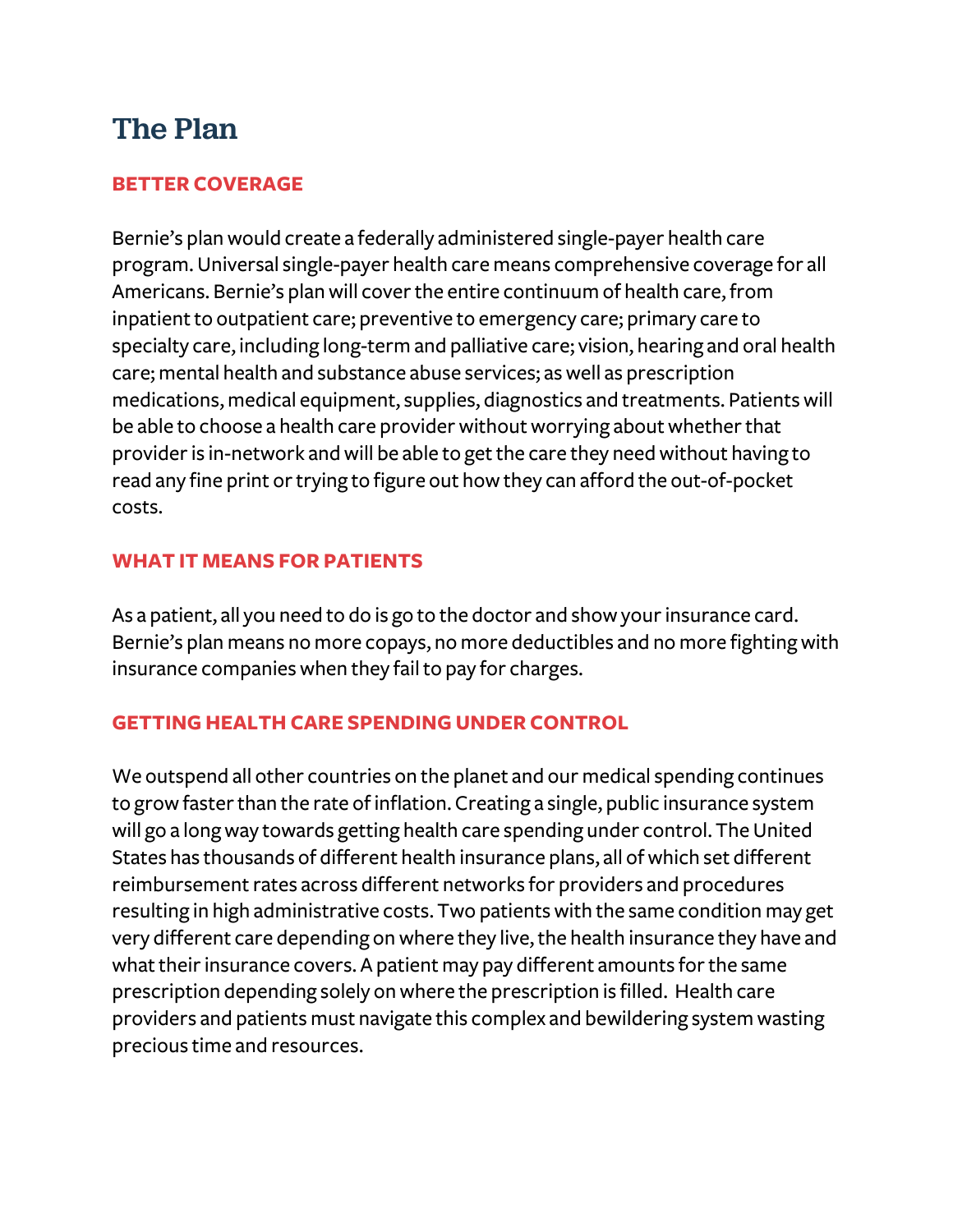By moving to an integrated system, the government will finally have the ability to stand up to drug companies and negotiate fair prices for the American people collectively. It will also ensure the federal government can track access to various providers and make smart investments to avoid provider shortages and ensure communities can access the providers they need.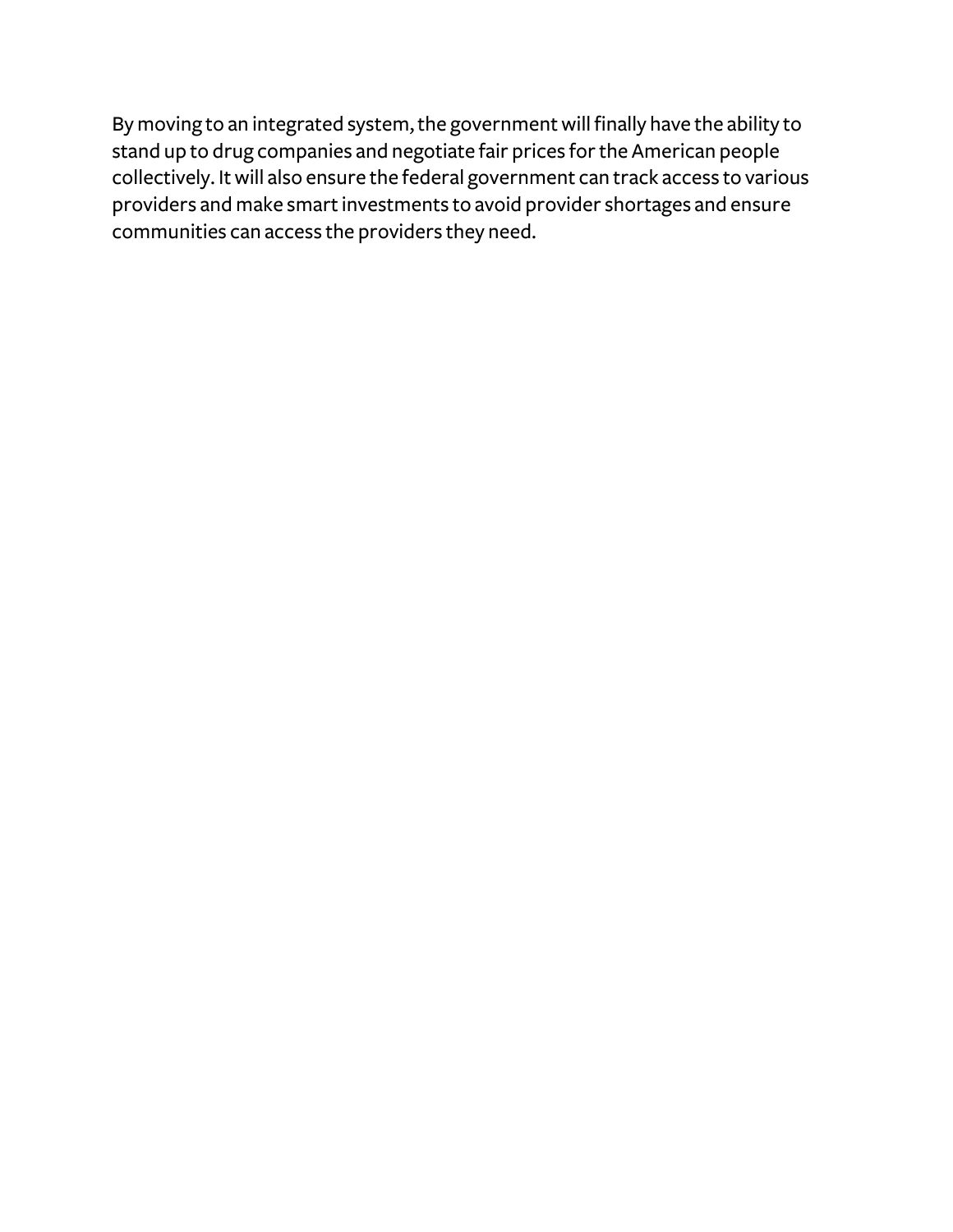# Major Savings for Families and Businesses

Bernie's plan will cost over \$6 trillion less than the current health care system over the next ten years.

The United States currently spends \$3 trillion on health care each year—nearly \$10,000 per person. Reforming our health care system, simplifying our payment structure and incentivizing new ways to make sure patients are actually getting better health care will generate massive savings. This plan has been estimated to save the American people and businesses over \$6 trillion over the next decade.

### The typical middle class family would save over \$5,000 under this plan.

Last year, the average working family paid \$4,955 in premiums and \$1,318 in deductibles to private health insurance companies. Under this plan, a family of four earning \$50,000 would pay just \$466 per year to the single-payer program, amounting to a savings of over \$5,800 for that family each year.

Businesses would save over \$9,400 a year in health care costs for the average employee.

The average annual cost to the employer for a worker with a family who makes \$50,000 a year would go from \$12,591 to just \$3,100.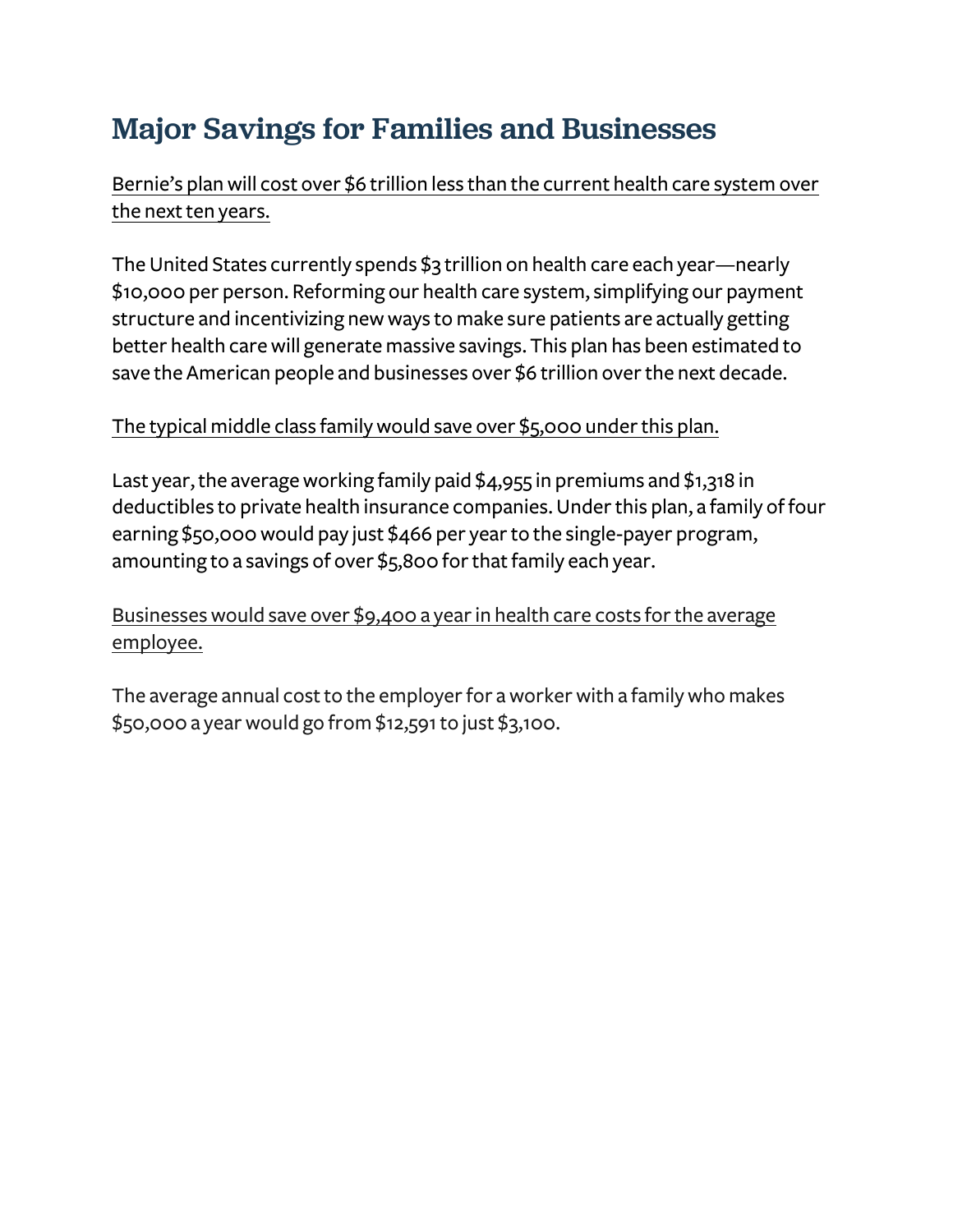## How Much Will It Cost and How Do We Pay For It?

### **HOW MUCH WILL IT COST?**

This plan has been estimated to cost \$1.38 trillion per year.

### **THIS PLAN WOULD BE FULLY PAID FOR BY:**

- A 6.2 percent income-based health care premium paid by employers. Revenue raised: \$630 billion per year.
- A 2.2 percent income-based premium paid by households. Revenue raised: \$210 billion per year.

This year, a family of four taking the standard deduction can have income up to \$28,800 and not pay this tax under this plan.

A family of four making \$50,000 a year taking the standard deduction would only pay \$466 this year.

● Progressive income tax rates. Revenue raised: \$110 billion a year.

Under this plan the marginal income tax rate would be:

- 37 percent on income between \$250,000 and \$500,000.
- 43 percent on income between \$500,000 and \$2 million.
- 48 percent on income between \$2 million and \$10 million. (In 2013, only 113,000 households, the top 0.08 percent of taxpayers, had income between \$2 million and \$10 million.)
- 52 percent on income above \$10 million. (In 2013, only 13,000 households, just 0.01 percent of taxpayers, had income exceeding \$10 million.)
- Taxing capital gains and dividends the same as income from work. Revenue raised: \$92 billion per year.